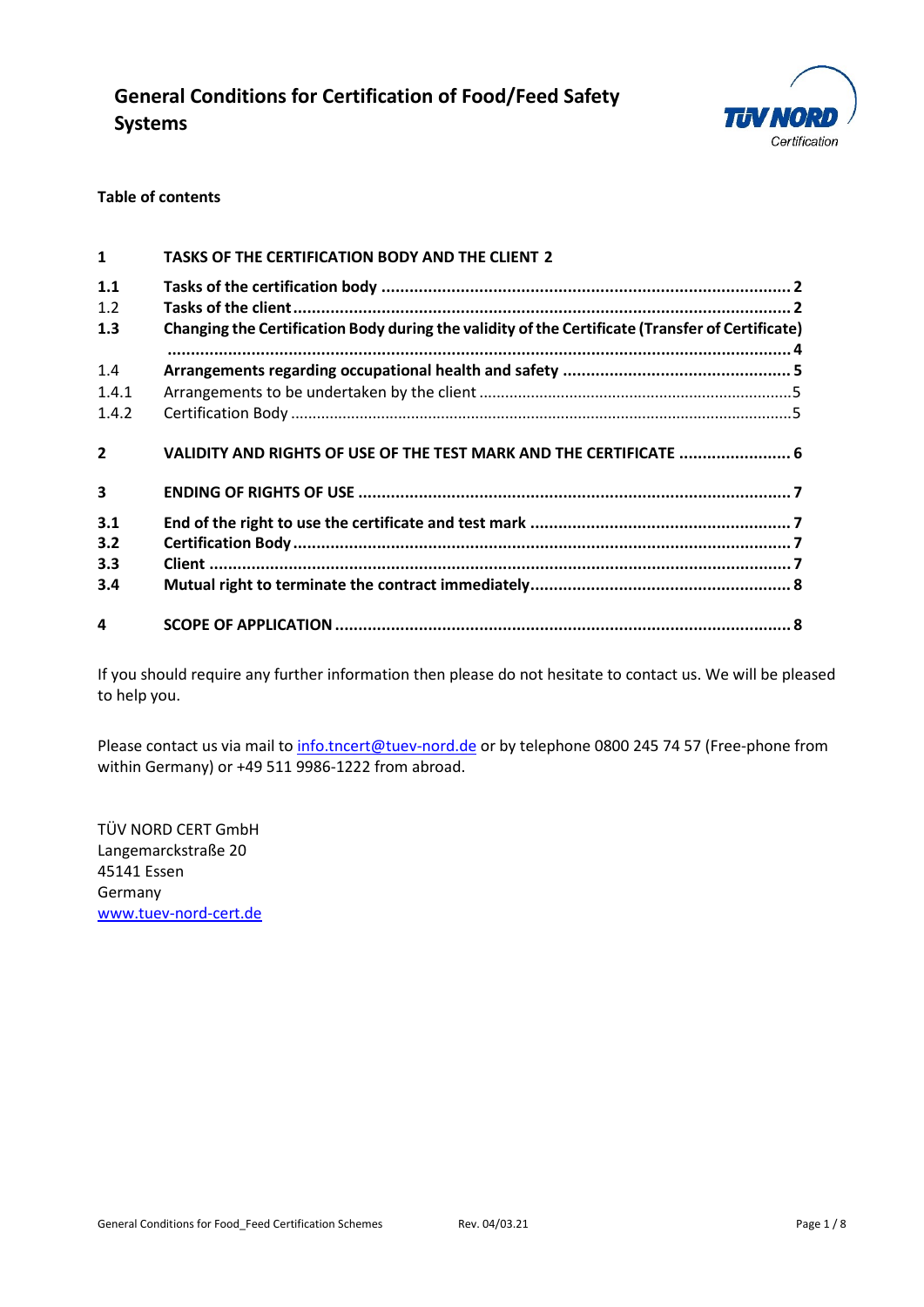

## **1 TASKS OF THE CERTIFICATION BODY AND THE CLIENT**

## **1.1 Tasks of the certification body**

- The TÜV NORD CERT Certification Body (hereinafter referred to as "certification body") undertakes to treat confidentially all the information regarding the client's company to which it has been granted access in accordance with the agreed confidentiality rules and to use this information solely for the agreed purpose. Documents and information made available shall not be forwarded to third parties. Provision of documents for accreditation bodies within the framework of monitoring and surveillance of the certification body, and also detailed reporting and rendering of information to the arbitration body in cases of conflict are excluded from this obligation. The certification body implements certification and surveillance according to the rules of TÜV NORD CERT. The requirements of the standard or quality standard referred to in the offer, and those of the national legislation on which the accreditation / designation of the certification body / notified body is based, form the basis of the certification.
- The certification body shall perform the certification and surveillance based on the respective procedure and the regulations/standards and shall issue a certificate and (depending on the standard) possibly a test mark (see section 2) if the result is positive.
- The certification body keeps and publishes a list of the certified companies, also stating the scope of the certification on request.
- Complaints of third parties regarding management systems [1o](#page-1-0)f clients who have been certified by the certification body are recorded in writing, checked and then dealt with.
- The certification body records complaints and claims of the client with regard to the certification procedure in writing, checks the facts of the case and investigates the complaints / claims. If no agreement is reached between the client and the certification body, the complaints / objection procedure published on the Internet of TÜV NORD CERT [\(www.tuev-nord-cert.com\)](http://www.tuev-nord-cert.com/) is used.
- Appeals to the certification decision may be made directly to the certification body [\(info.tncert@tuev](mailto:info.tncert@tuev-nord.de)[nord.de\)](mailto:info.tncert@tuev-nord.de). They are investigated as per the procedure CERT-120-VA012, and escalated in case an agreement was not reached. As per the CPO (Certification Program Owner) protocols unresolved appeals may be shared with the CPO

## **1.2 Tasks of the client**

- At least four weeks before performance of the on-site audit (certification, surveillance or recertification audit) the client provides the necessary documents to the audit team leader, such as management system documentation, records regarding internal audits that have been performed and the management review documentation.
- Client must have implemented the system to be audited/certified completely prior to a certification audit.
- The client performs a complete internal audit before the certification audit, which covers all the management system requirements of the relevant standard and the processes and sites relevant for the scope of the certificate. A management review is also carried out.
- The client creates a "risk-based" internal audit programme for the 3-year certification cycle, which covers all the management system requirements, taking the size of the organisation, the scope and the complexity of the management system, the products and processes and the relevant sites into

<span id="page-1-0"></span>General Conditions for Food\_Feed Certification Schemes Rev. 04/03.20 Page 2 / 8 <sup>1</sup> Management System includes product, process and service safety Systems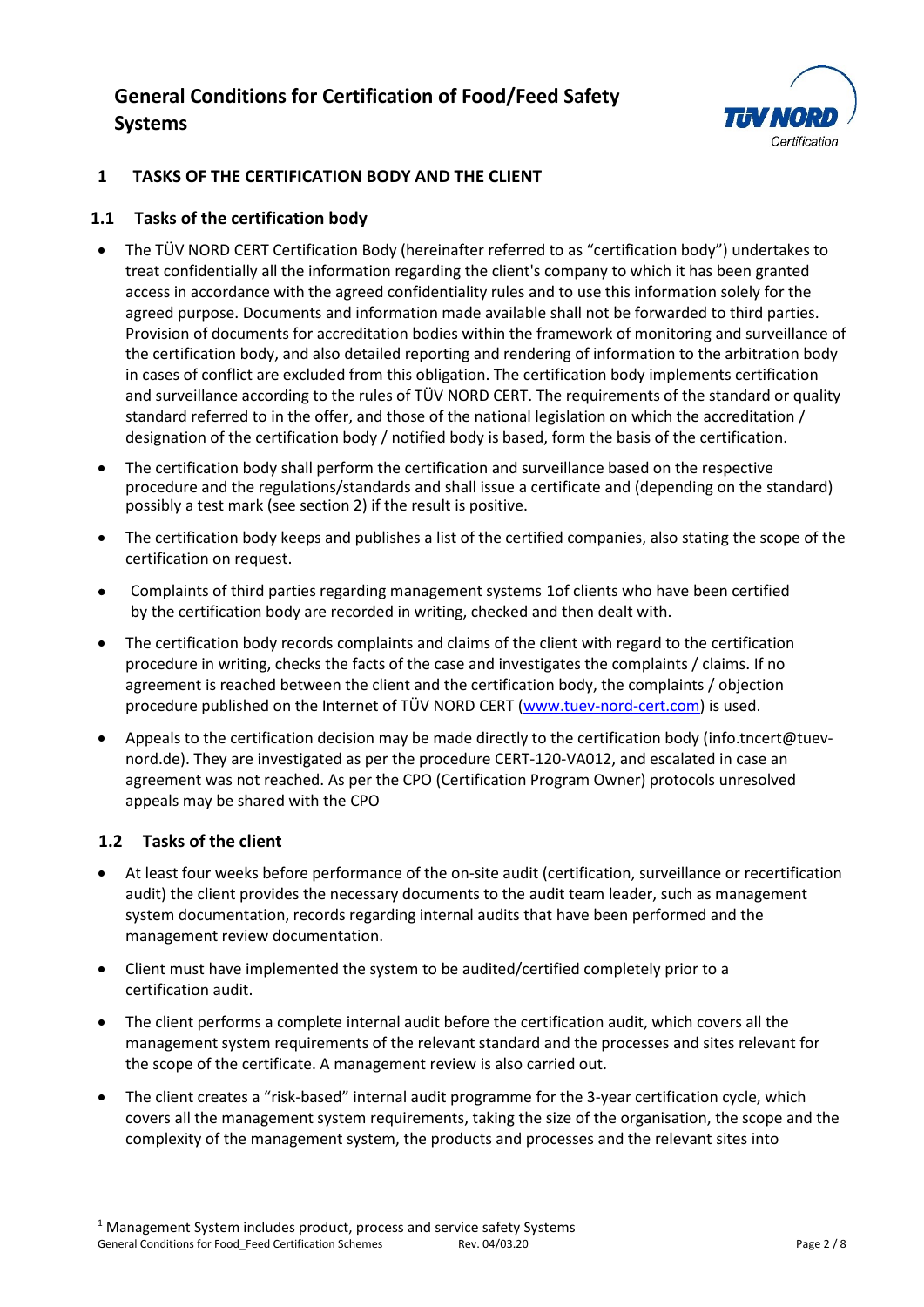

consideration. The audit programme shall be evaluated at least annually with regard to its suitability and effectiveness.

- In the case of multisite certifications, all the sites included in the certification must be covered by the internal audit programme of the organisation. Each site must be audited at least once in the 3-year certification cycle. The headquarters (central office) must be audited each year.
- The client performs annual management reviews within the 3-year certification cycle.
- The client allows the audit team access to the relevant organisation units of the company and allows records that are relevant for the operation of the management system to be viewed.
- The client names a contact person from the company management who is responsible for the execution of the audit. This is in general the representative who has been appointed for the respective management system.
- The client is obliged to inform the certification body immediately in writing of all important changes which occur after issue of certificates or extensions or additions to certificates (this affects for example changes regarding to the legal and organisational form of the company, the economic or ownership situation of the company, the organisation and the management [such as key members of staff in management positions, decision makers or specialist or high-level technical personnel etc.], the contact address and the sites, the scope of the certified management system as well as important changes to the management system and the processes).
- The client has the obligation to inform the certification body immediately of any serious incidents (e.g. recalls, accidents at work, hazardous incidents, process upsets). From its side, the certification body will take corresponding steps to assess the situation and its impact on the certification and will undertake corresponding actions.
- The client has the obligation to record all objections in relation to the management system and its effectiveness, along with corrective actions and their results, and to document these to the auditor in the audit.
- The client has the obligation, dependent on the seriousness of the nonconformity, to inform the audit team within the time limit set by the certification body, either of the corrective actions that have been determined and their target completion dates, or of the implementation of the corrective actions.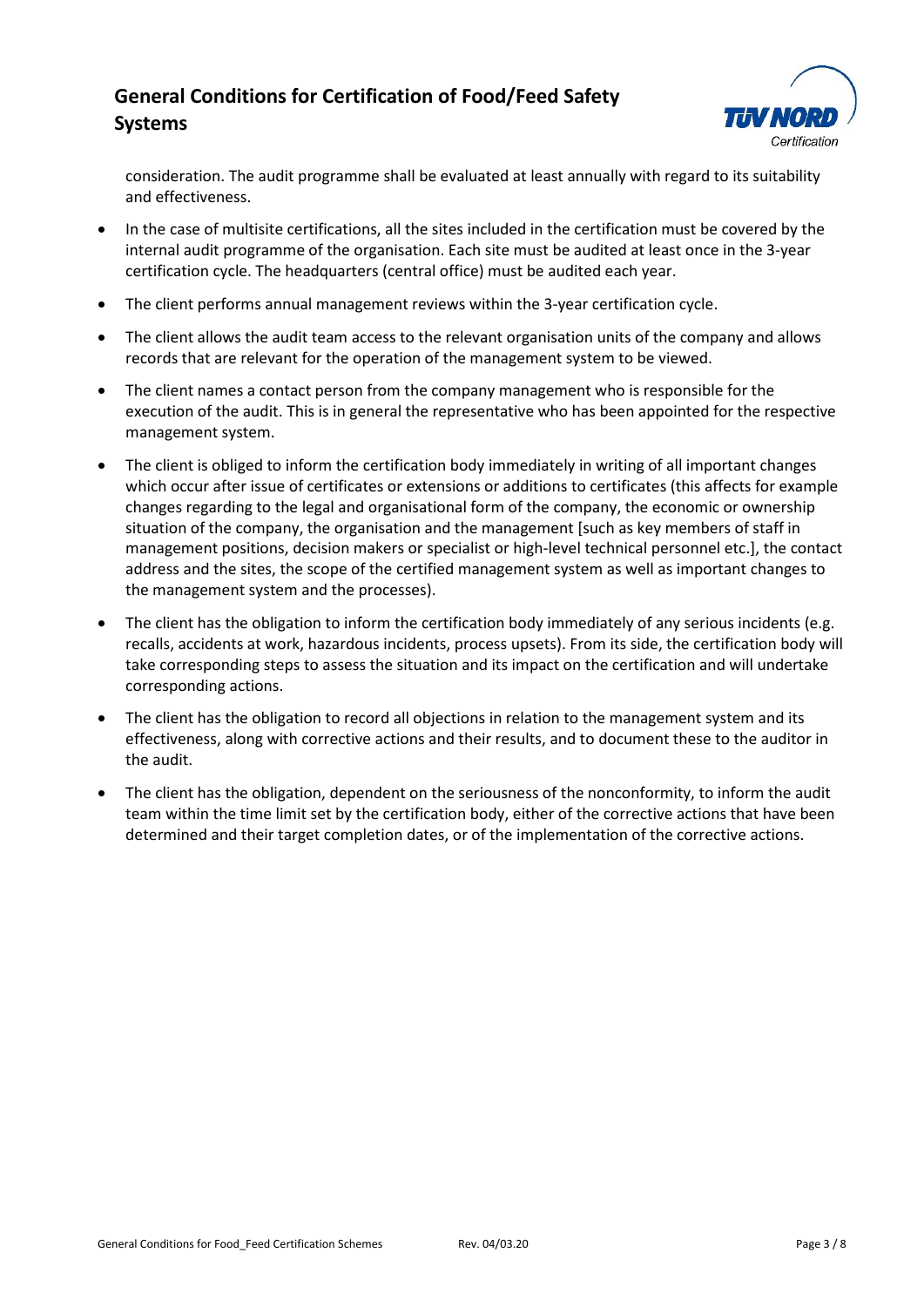

- In order to avoid situations of conflict between the certification body and a possible advisory or consultancy organisation, the client shall inform the certification body of advisory or consultancy services that have been used in the area of management systems before or after conclusion of the contract. This also includes organisations, which have carried out "in-house training" or internal management system audits.
- Within the framework of maintenance of the accreditation, notification, appointment, approval etc. the client declares that he agrees to assessors from accreditation organisations to attend audits possibly taking place within his organisation, e.g. for a witness audit (participation of the accreditation body in a (re-)certification/surveillance audit) and that the accreditation organisation may have access to and view the files.
- The client has the right to decline auditors nominated by the certification body. If no agreement can be reached following 3 proposals, the contract may be dissolved by the certification body.
- In the case of a Certification of Multiple Sites Based on Sampling, the client has the obligation to fulfil all the conditions relating to multisite certification and to report any non-fulfilment to the certification body immediately. In detail, these conditions are as follows:
	- $\circ$  Establishment, creation and maintenance of a management system that applies equally to all sites/production facilities/branches. This also applies to the basic documented procedures.
	- o Monitoring of the entire system by the headquarters (central office). The central office has the authority to issue instructions to all sites/production facilities/branches.
- Specified arrangements that certain areas and departments work for all areas and departments within the sites, e.g. product and procedure development, purchasing, human resources etc.
	- $\circ$  Performance of internal audits before the certification audit in all sites/production facilities/branches.
	- $\circ$  Signing of an agreement between the client and certification body, which is legally enforceable at all sites/production facilities/branches of the organisation.
- It can be necessary to perform additionally short-notice or unannounced audits, e.g. in order to investigate complaints, as a consequence of changes or as follow-up for suspended certificates. In such cases the certification body specifies the conditions under which these short-notice audit visits are to take place. It is not possible to object to members of the audit team for short-notice audits. Costs resulting from the additional audit will be charged to the client.
- The client has the obligation to keep a record of all complaints made known to it relating to compliance with certification requirements and makes these records available to the certification body when requested. The client takes appropriate action with respect to such complaints and any deficiencies found in the products that affect compliance with the requirements for certification and documents the actions taken.
- The client undertake the necessary steps to fulfil the certification requirements including implementation of appropriate changes within the certification validity.
- The client has the obligation to fulfil the product requirements of certified products in the ongoing production and complies with any requirements of the certification scheme

## **1.3 Changing the Certification Body during the validity of the Certificate (Transfer of Certificate)**

General Conditions for Food\_Feed Certification Schemes Rev. 04/03.20 Page 4 / 8 • In case of transfer of certification, the client is obliged to make available to TÜV NORD CERT, the accepting certification body, all required documents (certificate(s) of the previous certification body; audit reports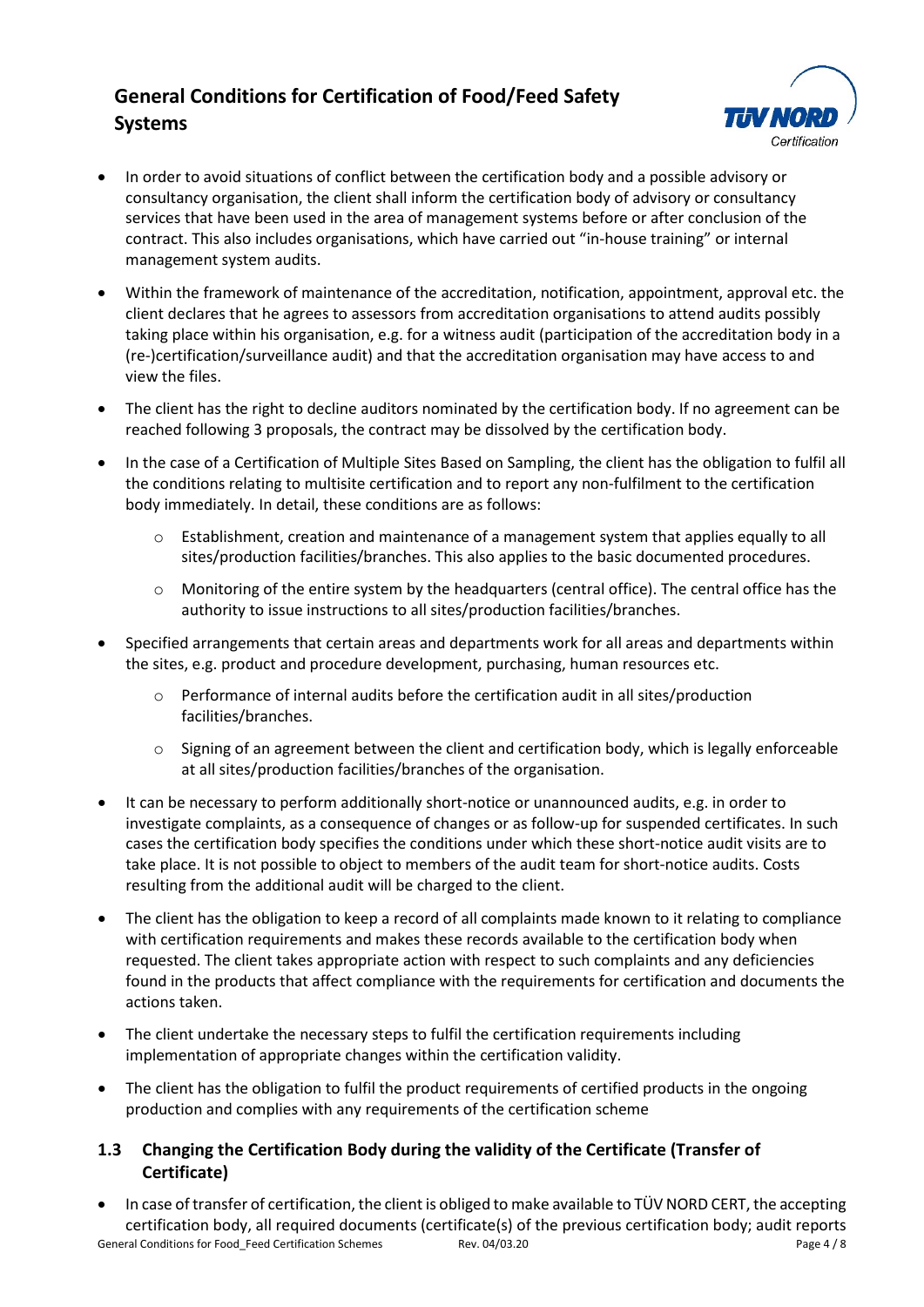

of the initial certification or of the last recertification and of the last surveillance audits; status of any open nonconformities). TÜV NORD CERT shall not carry out the transfer of certification until the review of the transfer of certification, the Pre-Transfer Review, has been positively completed. The transfer of a certification is only possible if the certificate of the client is valid for at least another 3 months. As soon as TÜV NORD CERT has issued the transferred certificate, TÜV NORD CERT informs the issuing certification body about the transfer of the certification.

## **1.4 Arrangements regarding occupational health and safety**

### **1.4.1 Arrangements to be undertaken by the client**

- In due time before performance of the contractual services, the client shall provide information regarding risks, hazards and stress, which could originate from the working environment in the client's factory or at the client's premises. This information shall include information regarding hazardous substances in test pieces. The client shall provide information concerning whether and if appropriate, to what extent, risk and hazard assessments are required for the activities that have been ordered. Legal requirements apply.
- The client shall have sufficient arrangements in place for first aid, alarm and rescue, and shall name contacts and responsibilities in this regard.
- The client shall ensure that employees of the certification body only perform work when accompanied by an employee of the client.
- The client shall provide the employees of the certification body with instruction on the basis of risk and hazard assessment(s) and work and operating instructions. The instruction shall include communication of emergency telephone numbers and assembly points in case of danger as well as a description of the functioning and safety of any equipment to be used under such circumstances.
- The client shall supply any necessary personal protective equipment which may be necessary and which is not provided by the certification body (helmet, safety boots or shoes, ear and eye protection – e.g. ear defenders, safety spectacles/goggles) free of charge.

#### **1.4.2 Certification Body**

• The employees of the certification body may only undertake work if the circumstances and the working environment are safe. The employee is entitled to refuse to perform the work in the presence of unacceptable hazards / risks / stresses.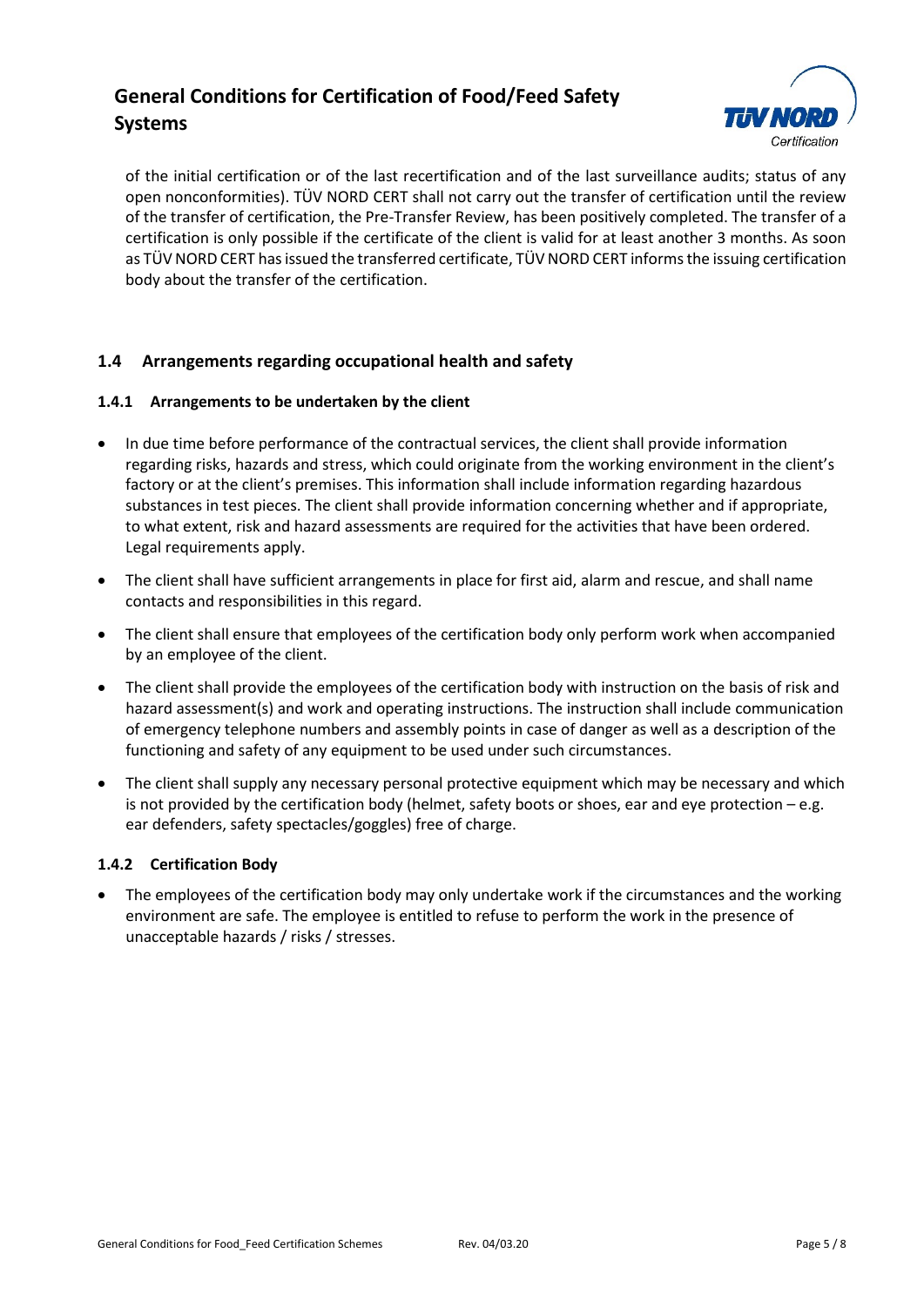

## **2 VALIDITY AND RIGHTS OF USE OF THE TEST MARK AND THE CERTIFICATE**

The following regulations apply equally to certificate and test mark. In some cases test marks are not issued, in such cases the following regulations only apply to certificates.

- The validity of the certificate begins with the date when the certificate is issued and ends as mentioned on the certificate. The term of the certificate depends on the particular standard on which the audit is based, but may not exceed a maximum of 3 years. This assumes that, based on the date of the certification audit, regular surveillance audits are performed in the company according to the specific accreditation rules or certification standards (e.g. yearly, half-yearly) with a positive result. A surveillance audit at short notice may also become necessary in certain justified cases. It is within the discretion of the certification body to decide on the necessity for such an audit.
- The scope of the certification is listed in German or in English language. A translation into other languages is provided in good faith. In case of doubt or objection, only the German or the English version of the certificate is binding.
- The test mark to be used in the individual case depends on the certificate that is issued.
- Approval for use of the test mark only applies for the area of the client's company which has been certified. Use of the test mark for activities which lie outside the scope of the certification is not permitted.
- The test mark may only be used in the form that is provided by the certification body or the CPO (Certification Program Owner). The mark must be easy to read and clearly visible. The client is not authorised to make changes to the certificate and/or the test mark. The certificate and the test mark may not be used in a misleading manner for advertising purposes.
- The test mark may only be used by the client and only in immediate association with the company name or the company logo of the client. It may not be used on products or product packaging, nor be used in relation to products and/or procedures of the client, that could be interpreted as confirming product conformity.
- It is not permitted to make use of the test mark on laboratory test reports, calibration certificates or inspection reports or certificates for persons, as these documents are classified as products in this connection.
- The client must ensure that the test mark and the certificate are only used in advertising in such a way that a statement regarding the certified area of the client, which corresponds to the certification, is made.
- The client also has to make sure that, within the framework of competition, the impression is not created that certification by the certification body is equivalent to a governmental or official inspection.
- If a claim is made against the certification body according to the principles of product liability based on use of the test mark and/or certificate by the client which infringes the conditions of the contract, the client has the duty to hold the certification body harmless and to release the certification body with regard to all claims of third parties. The same applies for all cases in which a claim is made against the certification body by a third party based on advertising claims or other behaviour on the part of the client.
- The client receives the non-transferable, non-exclusive right, time-limited to the contractual term, to make use of the test mark and the certificate in accordance with the conditions stated above. If the certificate is suspended or withdrawn, neither the certificate nor the test mark may be used from the date of suspension or withdrawal (irrespective of the term of the contract).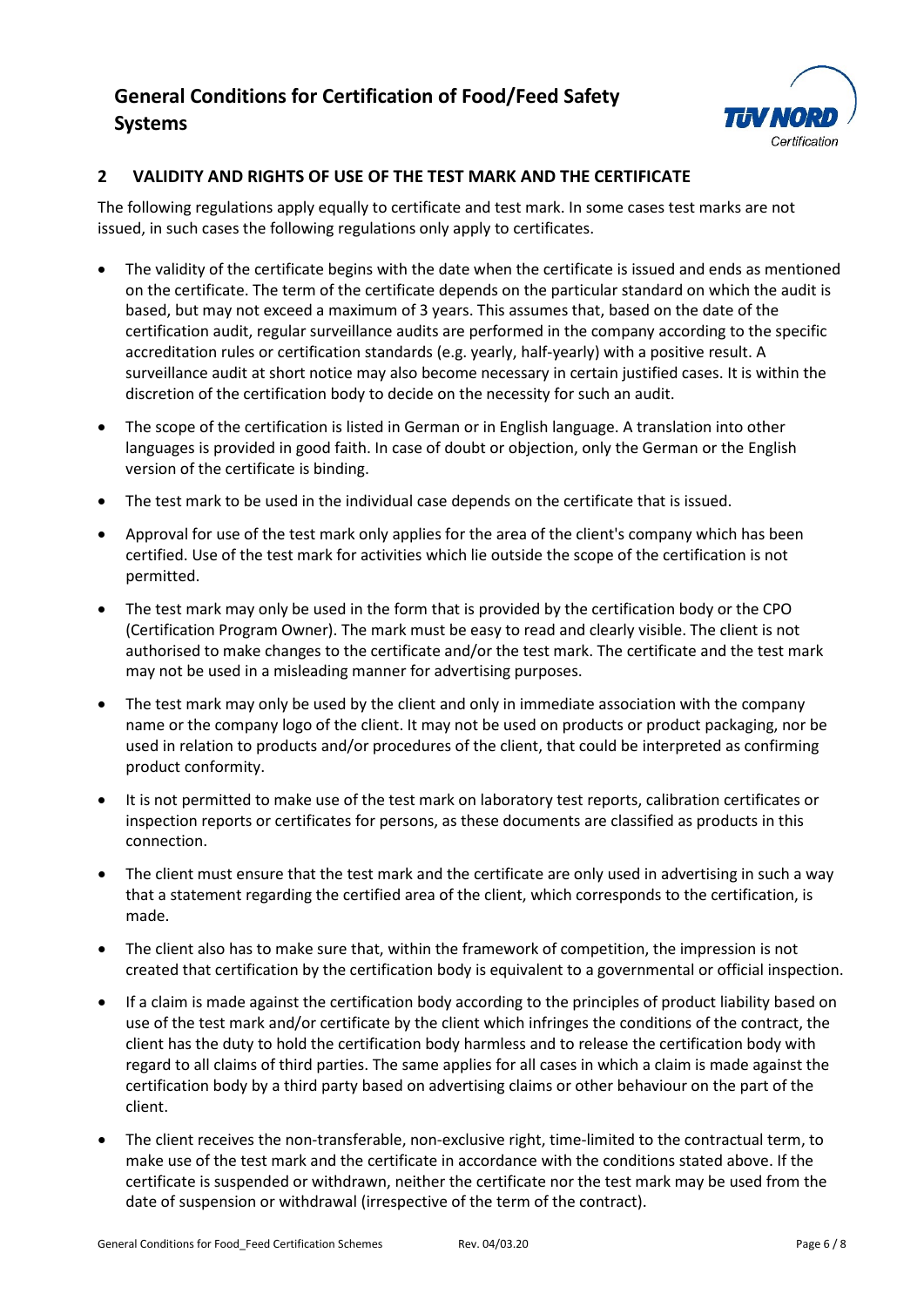

• Use of the test mark and the certificate is limited to the client and may not be transferred to third parties or legal successors without the express permission of the certification body. If the client wishes to transfer the right of use of the test mark and the certificate, a corresponding application has to be submitted. A new audit must be performed if necessary.

# **3 ENDING OF RIGHTS OF USE**

The following regulations apply equally to certificate and test mark. In some cases test marks are not issued, in such cases the following regulations only apply to certificates.

## **3.1 End of the right to use the certificate and test mark**

The right of the client to use the test mark and to claim ownership of the certificate ends automatically with immediate effect without the need for an express statement of termination, if among others

- the client does not immediately report changes in his operations which are of significance as regards the certification, or indications that such changes may occur, to the certification body,
- the test mark and/or the certificate are used in a such a way as to infringe the provisions of Item 2,
- the results of the surveillance audits no longer justify maintenance of the certificate,
- insolvency proceedings are opened with regard to the assets of the client or an application for opening of such proceedings directed against the client is refused on the grounds that insufficient assets are available,
- surveillance audits cannot be performed within the specified periods for reasons which fall under the responsibility of the client,
- actions for correction of nonconformities have not been carried out within the specified periods allowed or the results of such actions are not satisfactory or
- Disputes arise in relation to the test mark in connection with competition law or intellectual property rights.

## **3.2 Certification Body**

The certification body is entitled to suspend or terminate a certificate, and thereby the entitlement to use the test mark, if the certification body subsequently becomes aware of new information pertaining to the assessment of the certification procedure or its result.

The certification body reserves the right to make final decisions in relation to the certification, issue, refusal or maintenance of the certification, extension or restriction/limitation of the scope of the certification, renewal, suspension or reinstatement following suspension, or withdrawal of the certification.

The certification body has the right to instigate a decertification procedure in the presence of the reasons given in 3.1 following proper and expert analysis, and to suspend, withdraw or declare the certificate to be invalid. If, by at the latest 6 months following a suspension, the client is able to prove that a situation corresponding to the requirements for certification again exists, the certification can be reinstated. Any costs associated with this shall be the responsibility of the client.

## **3.3 Client**

Upon termination of the right of use, the client is obliged to immediately collect and destroy all certificates (originals, copies, pdf documents) and to cease advertising with the certificates. The same applies to the mark of conformity.